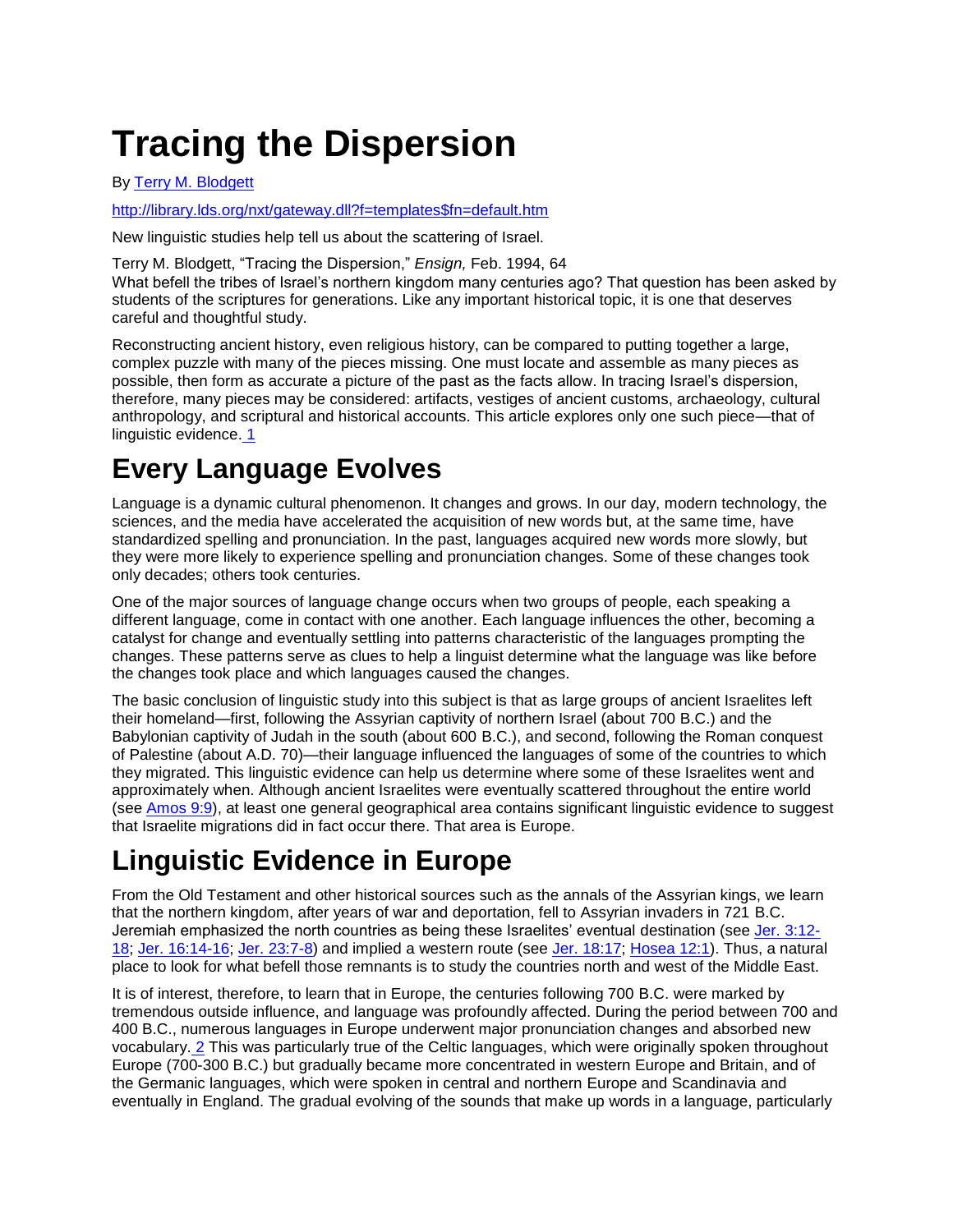when two languages merge, is known by linguists as a *sound shift.* The well-known pronunciation changes of the period of time between 700 and 400 B.C. have been called the Germanic Sound Shift, because they were the most pronounced and systematic in the Germanic languages, which include English, Dutch, German, Danish, Swedish, Norwegian, and Icelandic. [3](http://library.lds.org/nxt/gateway.dll/Magazines/Ensign/1994.htm/ensign%20february%201994.htm/Tracing%20the%20Dispersion.htm/pop00003.htm) Also during this same time period, the total vocabulary in the Germanic languages increased by as much as one-third. [4](http://library.lds.org/nxt/gateway.dll/Magazines/Ensign/1994.htm/ensign%20february%201994.htm/Tracing%20the%20Dispersion.htm/pop00004.htm)

Linguists have long pondered what caused this sound shift and the increase in vocabulary. [5](http://library.lds.org/nxt/gateway.dll/Magazines/Ensign/1994.htm/ensign%20february%201994.htm/Tracing%20the%20Dispersion.htm/pop00005.htm) One theory is that the technologically advanced peoples who introduced iron to Europe (seventh century B.C. in Austria; sixth century B.C. in Sweden) also influenced the language changes. Linguistic research supports this idea, as well as the idea that these advanced peoples came from the Middle East, where iron was in use. The research shows that the changes in language resulted from an influx of Hebrewspeaking people into Europe, particularly into the Germanic- and Celtic-speaking areas.

#### **The Germanic Sound Shift**

Most of the languages of Europe belong to the Indo-European family of languages; that is, they are part of the linguistically linked group of languages spoken in Europe and spreading as far east as Iran and India. For many years, the peculiarities in the Germanic languages kept linguists from recognizing that the Germanic languages belonged to the Indo-European group. However, early in the nineteenth century, two linguists—Rasmus Rask from Denmark (1818) and Jakob Grimm from Germany (1819-22)—showed that the Germanic languages were indeed part of the Indo-European family but that their differences in pronunciation were caused by a systematic shift in the sound of two groups of consonants—[*p, t, k*] and [*b, d, g*]. [6](http://library.lds.org/nxt/gateway.dll/Magazines/Ensign/1994.htm/ensign%20february%201994.htm/Tracing%20the%20Dispersion.htm/pop00006.htm)

At the time of the sound shift, the pronunciation of these six consonants was changed to [*ph, th, kh*] and [*bh, dh, gh*], respectively. These new sounds were usually represented in writing by the letters *f, th, h (x* or *ch)* and *b (v), d (th), g (gh).* For example, by applying the rules of the sound shift to the Indo-European *te puk*—replacing the *t, p,* and *k* with *th, f,* and *x—*we recognize the English words *the fox.* Now the relationship between the Indo-European word *pater* and the English word *father* becomes more recognizable.

Linguists generally agree that these changes began taking place sometime after 700 B.C., and that the influence causing the sound shift continued to affect the Germanic dialects for several centuries, at least until 400 B.C. and possibly as late as the Christian Era. [7](http://library.lds.org/nxt/gateway.dll/Magazines/Ensign/1994.htm/ensign%20february%201994.htm/Tracing%20the%20Dispersion.htm/pop00007.htm)

Unfortunately, scholars have not been able to agree upon what caused these changes or where the original homeland of the peoples may have been. Scholars have traced them to the Black Sea area, and to the Caucasus Mountains, but research did not trace them beyond there, because the scholars did not know whether that had been the people"s first homeland or they had come from the east or south of that point. My research took me to the Middle East, and it was there that I found a likely cause for the sound shift—the Hebrew language.

The first thing I noticed was that Hebrew shifted the same six consonants that were shifted in Germanic— [*p, t, k*] and [*b, d, g*]. In ancient Hebrew, these consonants carried a dual pronunciation. Often, they did not shift, but when they began a syllable that was preceded by a long vowel, or ended a syllable, then [*p, t, k*] and [*b, d, g*] shifted to the sounds [*ph, th, kh*] and [*bh, dh, gh*]. Thus, the Hebrew word for "Spain," *separad,* was pronounced *sepharadh,* and the word for "sign," spelled "*ot,* was pronounced "*oth*.

In 700 B.C., this sound shift was still functional in Hebrew and would have been part of any impact that migrating Israelites would have had on other languages. The fact that the same consonants were involved in similar sound shifts in both Hebrew and Germanic dialects at about the same time is significant. Yet even more significant is that the sounds [*ph, th, kh*] and [*bh, dh, gh*], so prevalent in Hebrew, did not exist in Germanic before the sound shift occurred. [8](http://library.lds.org/nxt/gateway.dll/Magazines/Ensign/1994.htm/ensign%20february%201994.htm/Tracing%20the%20Dispersion.htm/pop00008.htm)

## **A Comparison of Hebrew and Germanic**

The case for a Hebrew influence on Germanic is further strengthened by a close comparison of the two languages, and particularly of the changes that developed in Germanic following the Assyrian captivity of Israel. The changes fall generally into three categories: pronunciation, grammar, and vocabulary.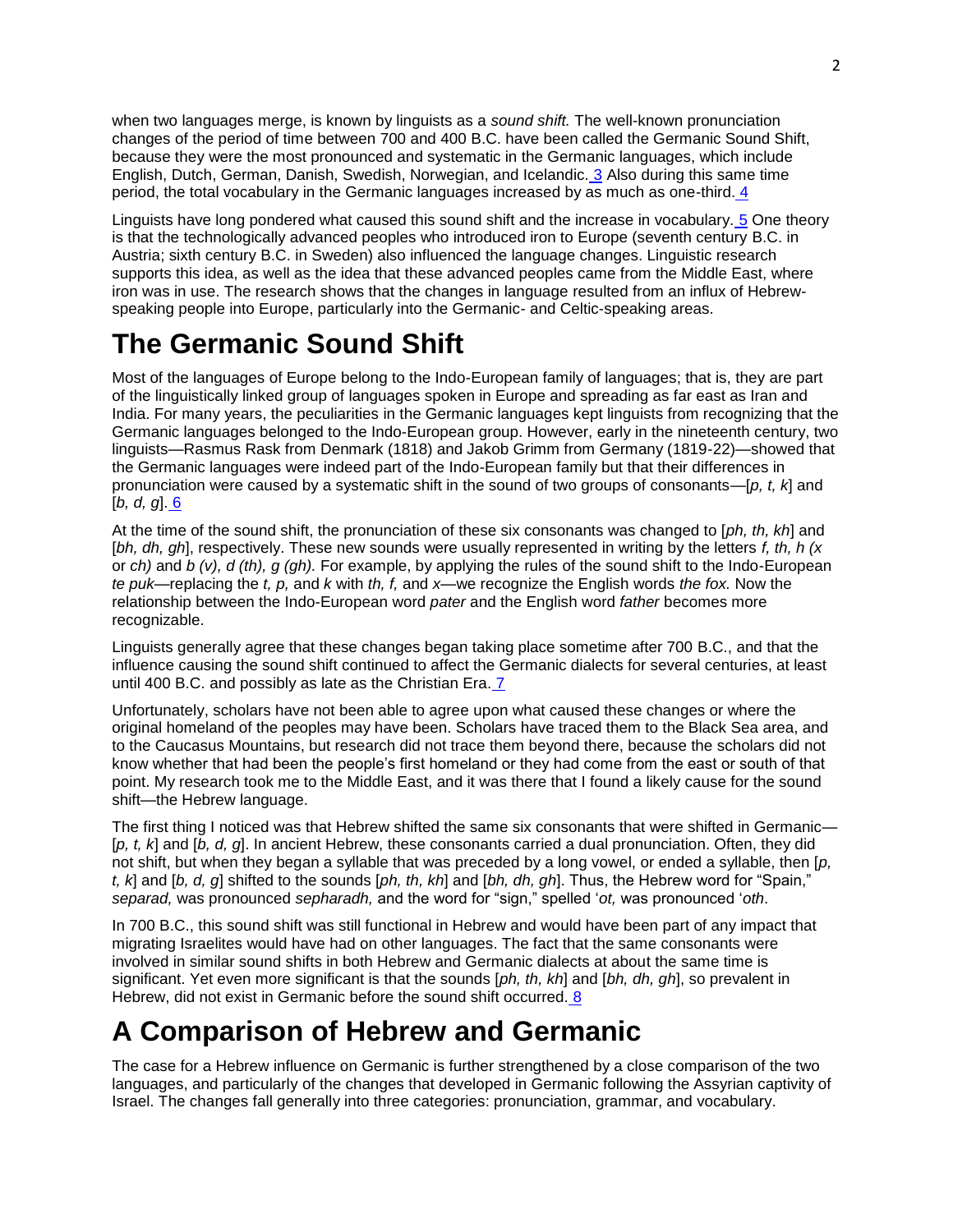**1.** *Pronunciation.* In addition to the similar sound shifts just described, there were other sounds common to both Hebrew and Germanic that did not generally appear in the Indo-European languages. For example, when Hebrew and Germanic consonants appeared between vowels, they normally doubled if the preceding vowel was short. This doubling of consonants, referred to as gemination, became a characteristic feature of Germanic but not of other Indo-European languages. In this way, Indo-European *media* became Old English *middel* and modern English *middle.*

Almost half of the Hebrew verb conjugations required doubling the consonant and substituting a shortened vowel preceding the consonant. Compare Hebrew *shabar* ("to break") and the related Hebrew form *shibber* ("to shatter"). Likewise, almost half of the Germanic verbs doubled the middle consonant and substituted a shortened preceding vowel: Indo-European *sad-* and *bad-* became *settan* ("set") and *biddan* ("bid") in Old English. [9](http://library.lds.org/nxt/gateway.dll/Magazines/Ensign/1994.htm/ensign%20february%201994.htm/Tracing%20the%20Dispersion.htm/pop00009.htm)

**2.** *Grammar.* At the time of the Germanic Sound Shift, the Germanic dialects experienced a sharp reduction in their number of grammatical cases, making Germanic more like Hebrew. As in English, the case (or form) of a noun, pronoun, or adjective in a Germanic language indicated its grammatical relation to other words in a sentence. At the time of the Germanic Sound Shift, the Germanic dialects immediately reduced the number of possible cases for a word from eight to four (as in modern German) and eventually to three (as in English, Spanish, and French). These were the same three cases (with possible remnants of a fourth) that Hebrew used before the Assyrian and Babylonian captivities—*nominative case* (indicating a word is the subject of a sentence), *accusative case* (indicating a word is the object of a verb or preposition), and *genitive case* (used to indicate a word in the possessive form). [10](http://library.lds.org/nxt/gateway.dll/Magazines/Ensign/1994.htm/ensign%20february%201994.htm/Tracing%20the%20Dispersion.htm/pop00010.htm)

Indo-European had six verb tenses. Hebrew, on the other hand, contained only two tenses (or aspects), dealing with actions either completed or not completed. Germanic, likewise, reduced its number of tenses to two—past and present. The other tenses in modern Germanic languages have developed out of combinations of these two original tenses.

Verb forms in the two language groups also contain similarities. The Hebrew verb *kom, kam, kum, yikom* ("to arise, come forth"), for example, compares favorably with modern English *come* and *came,* Old English *cuman,* and German *kommen, kam, gekommen* ("to come forth, arrive, arise"). [11](http://library.lds.org/nxt/gateway.dll/Magazines/Ensign/1994.htm/ensign%20february%201994.htm/Tracing%20the%20Dispersion.htm/pop00011.htm)

**3.** *Vocabulary.* Perhaps the most convincing similarity between Hebrew and Germanic lies in their shared vocabularies. Linguists recognize that about one-third of all Germanic vocabulary is not Indo-European in origin. [12](http://library.lds.org/nxt/gateway.dll/Magazines/Ensign/1994.htm/ensign%20february%201994.htm/Tracing%20the%20Dispersion.htm/pop00012.htm) These words can be traced back to the Proto-Germanic period of 700-100 B.C., but not beyond. Significantly, these are the words that compare favorably in both *form* and *meaning* with Hebrew vocabulary. Once a formula was developed for comparing Germanic and Hebrew vocabulary, the number of similar words identifiable in both languages quickly reached into the thousands.

According to this formula, words brought into Germanic after 700 B.C. had a tendency to modify their spelling in three ways:

First, in most Germanic dialects, the words changed in spelling according to the sound shift. Hebrew, on the other hand, changed only in pronunciation; spelling remained the same. For example, Hebrew *parah* ("to bear oneself along swiftly, travel") remained *parah* when written, but was pronounced [*fara*] if it was preceded by a closely associated long vowel. With that in mind, it is easy to recognize the same word in Old Norse and Old Frisian (a dialect in the Netherlands): *fara* ("to travel, move swiftly").

Second, the vowels in the initial syllables were frequently dropped in written Germanic forms because Hebrew words usually carried the accent on the last syllable. Compare Hebrew *daraq* and English *drag.* Occasionally, if the initial consonant was weak, the entire syllable dropped out, as in Hebrew *walad* ("male offspring, son") and English *lad,* and in Hebrew *nafal* ("to fall") and English *fall.*

Third, Hebrew used a tonal accent (a vocal emphasis featuring a tone or sound in part of a word) rather than a stress accent (a vocal emphasis featuring increased volume in speaking part of a word), but this changed to a stress accent in the Germanic dialects. However, the effects of the Hebrew tonal accent are evident in Germanic. The Hebrew tone, which usually appeared in the final syllable, was often represented in written Germanic by one of four tonal letters—*l, m, n,* or *r.* Compare Hebrew *satat* ("to place, found, base, begin") with English *start* (*r* represents the Hebrew tone), and Hebrew *parak* ("to be free, to liberate") with English *frank* ("free; free speech"—in which *p* was shifted to *f,* the unaccented *a*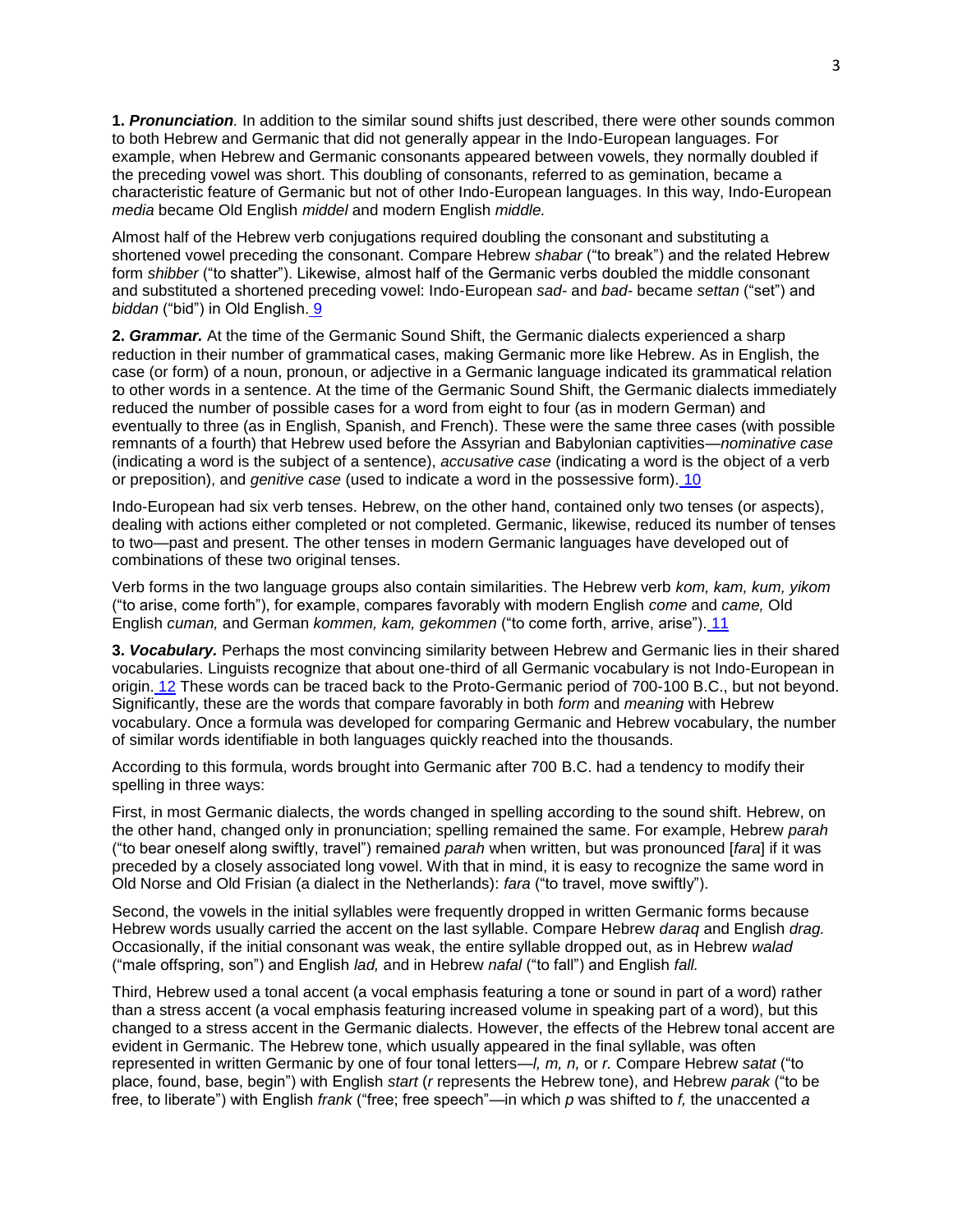was deleted, and *n* was added for the Hebrew tone).

Similarities in Hebrew and English words point to their common roots.

| <b>Some Hebrew-English Cognates</b>                                                                                                                |                                                               |
|----------------------------------------------------------------------------------------------------------------------------------------------------|---------------------------------------------------------------|
| <b>Hebrew</b>                                                                                                                                      | English                                                       |
| KAHAL, KAHALAH<br>"to call"                                                                                                                        | <b>CALL</b>                                                   |
| <b>OBER</b><br>"to cross over"                                                                                                                     | <b>OVER</b>                                                   |
| DOR, DUR<br>"to rotate, turn aside, enter a dwelling"                                                                                              | <b>DOOR</b>                                                   |
| <b>GADAR</b><br>"to surround, enclose, to collect"                                                                                                 | <b>GATHER</b>                                                 |
| HARAP, HARAPAH<br>"to pluck [a harp], to harp at, to scold"                                                                                        | <b>HARP</b>                                                   |
| DARAG, DARAGAH<br>"to go by steps, to walk or ascend with difficulty"                                                                              | <b>DRAG</b>                                                   |
| <b>BALAK, BILEK, BLIYK</b><br>"to make empty, void"<br>("void of light")<br>("void of vegetation, pale")<br>("void of color")<br>("void of marks") | <b>BLACK</b><br><b>BLEAK</b><br><b>BLEACH</b><br><b>BLANK</b> |
| <b>SHAPAH</b><br>"to form, carve, shape, create"                                                                                                   | <b>SHAPE</b>                                                  |

## **New Germanic Words from Hebrew Word Roots**

Biblical Hebrew contained relatively few root words—originally only a few hundred—but from these roots, words were formed in great variety. Most of these formations were made by exchanging vowels, adding prefixes or suffixes, and doubling consonants according to certain rules. Literally thousands of words similar to these roots, and to the multiple forms that developed out of these roots, appeared in Germanic dialects between 700 and 400 B.C. One example is the Hebrew word *dun* or *don.* The root is *dwn* and is related to the root *'adan* ("to rule, to judge, to descend, to be low, area ruled or judged, area of domain").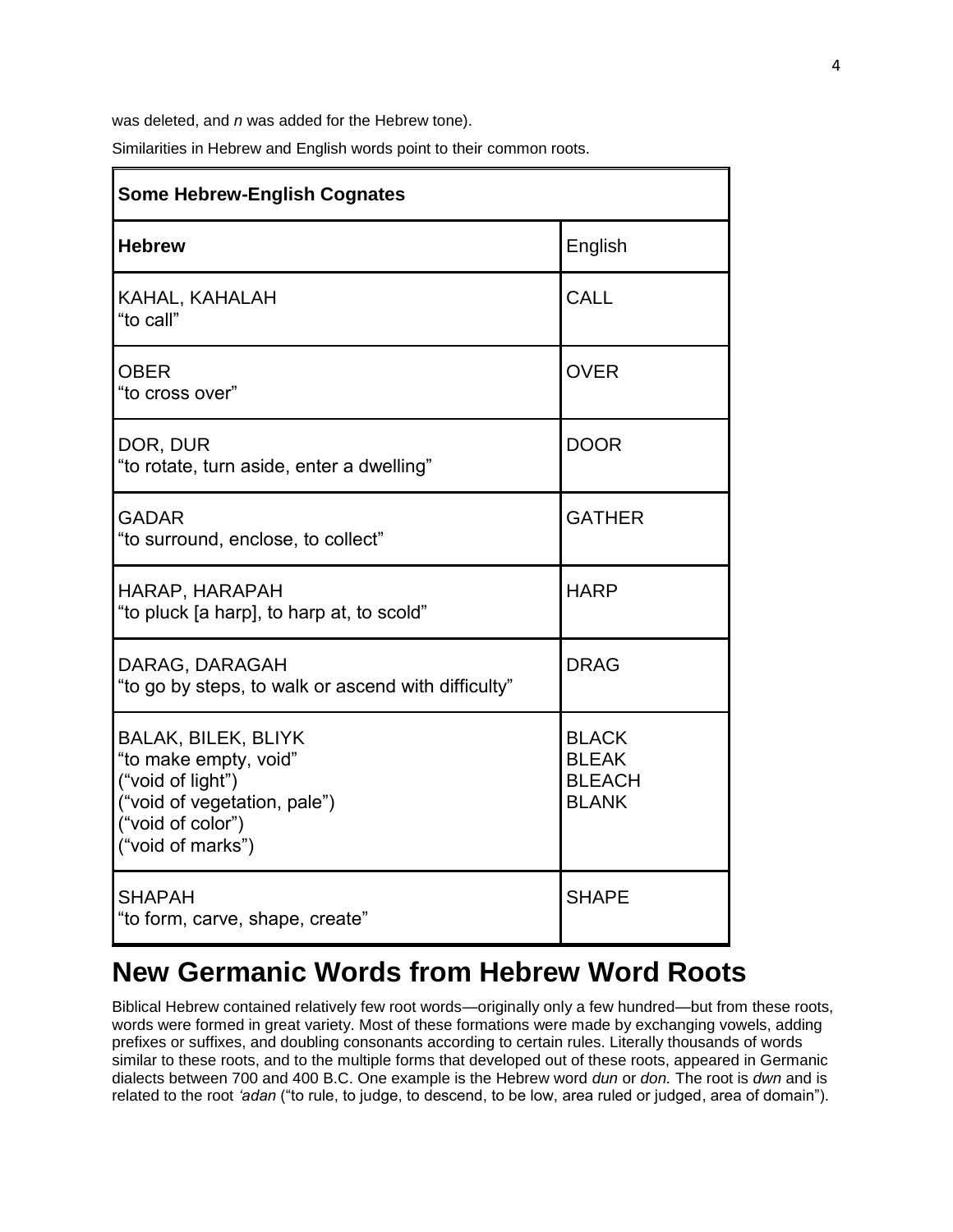The proper name *Dan* ("judge") is related to this root. Out of this root also developed the Hebrew word *'adon* ("Lord, Master"). These words remind us of the Anglo-Saxon word *adun,* out of which the English word *down* (the noun form means "hill, upland") developed and the area ruled was *don,* or its modern counterpart *town.* It is also interesting to note that the Hebrew word *'adon* ("Lord") and its root *'adan* ("to rule, judge") compare well with *Odin* and *Wodan,* two names from different dialects for the highest Germanic god.

# **The High German Sound Shift**

The influence of Hebrew on the Germanic languages does not end with the Germanic Sound Shift of 700- 400 B.C. About a thousand years after the first sound shift, the Germanic dialects in northern Italy, Switzerland, Austria, and southern Germany began a second phonetic change involving the same six consonants. Beginning in the south about A.D. 450, this second sound shift, referred to as the High German Sound Shift (since it originated in the highlands of the Alps), spread northward into Switzerland and Austria. By A.D. 750, it had spread to the dialects of southern Germany. This High German dialect continued to grow in popularity (in the sixteenth century Martin Luther used it in his translation of the Bible) until it eventually became the standard form of German.

The major difference between the Germanic Sound Shift of 700-400 B.C. and the High German Sound Shift of A.D. 450-750 [13](http://library.lds.org/nxt/gateway.dll/Magazines/Ensign/1994.htm/ensign%20february%201994.htm/Tracing%20the%20Dispersion.htm/pop00013.htm) was that [*t*], which shifted to [*th*] in the first sound shift, shifted consistently to [*s*] in the second one. This caused the word *water,* for example, to be pronounced *wasser,* and *white* to be pronounced *weiss.* This shift of [*t*] to [*s*] is an important clue to the source of influence for this second sound shift in southern Germanic territory. It leads us, once again, to the Middle East—but this time to the Aramaic language.

## **The Aramaic Influence**

When Persia conquered Babylon, Cyrus the Great freed the captive Jews and allowed them to return to their homeland in Palestine. However, not all wanted to leave the beautiful city of Babylon to return to their country, which had been destroyed. Some stayed. Many from the tribes of both Judah and Benjamin returned. Those who returned to Palestine found themselves surrounded by Aramaic-speaking peoples, and they soon adopted Aramaic as their everyday language. [14](http://library.lds.org/nxt/gateway.dll/Magazines/Ensign/1994.htm/ensign%20february%201994.htm/Tracing%20the%20Dispersion.htm/pop00014.htm)

As a consequence, the Jews were speaking Aramaic in A.D. 70 when the Romans overran Jerusalem and sent thousands of Jews fleeing Palestine. During the following years, many of these Aramaicspeaking Jews made their way northward into Europe. The Christianized Jews, especially, sought the refuge of the Italian Alps, and by A.D. 450, they had established a sizable population there. During the following centuries they gradually spread northward into Switzerland, Austria, and Germany. [15](http://library.lds.org/nxt/gateway.dll/Magazines/Ensign/1994.htm/ensign%20february%201994.htm/Tracing%20the%20Dispersion.htm/pop00015.htm)

Historians have documented these migrations well, but they have failed to recognize the influence of these people"s language on the languages they encountered. Aramaic had originally employed a sound shift identical to the Hebrew sound shift, but by 500 B.C. when the Jews learned it, the language had made a small but significant change in its pronunciation. Aramaic began shifting [*t*] to [*s*] rather than to [*th*], as both Hebrew and Aramaic had done previously, [16](http://library.lds.org/nxt/gateway.dll/Magazines/Ensign/1994.htm/ensign%20february%201994.htm/Tracing%20the%20Dispersion.htm/pop00016.htm)

This is also the characteristic difference between the first Germanic Sound Shift of 700-400 B.C. and the High German Sound Shift of A.D. 450-750. [17](http://library.lds.org/nxt/gateway.dll/Magazines/Ensign/1994.htm/ensign%20february%201994.htm/Tracing%20the%20Dispersion.htm/pop00017.htm) For example, in comparing the Hebrew/Aramaic changes with the first and second sound shifts, we note that the Jews at the time of their dispersion pronounced, for example, the Hebrew words *bayit* ("house") as *bayis* and *gerit* (from *gerah* "roughage, grits") as *garis.* By comparison, the German word for *grit* (*griot,* "groats") made a similar change to *grioz,* then to *griess,* during the High German Sound Shift. These changes suggest the influence of Aramaic in the southern Germanic dialects. Additional Hebrew vocabulary was added to the southern German, Austrian, and Swiss dialects during this later period (compare Hebrew *pered,* "beast of burden," with German *Pferd,* "horse").

# **Two Hebraic Sound Shifts**

Thus, what have come to be known as the Germanic Sound Shift and the High German Sound Shift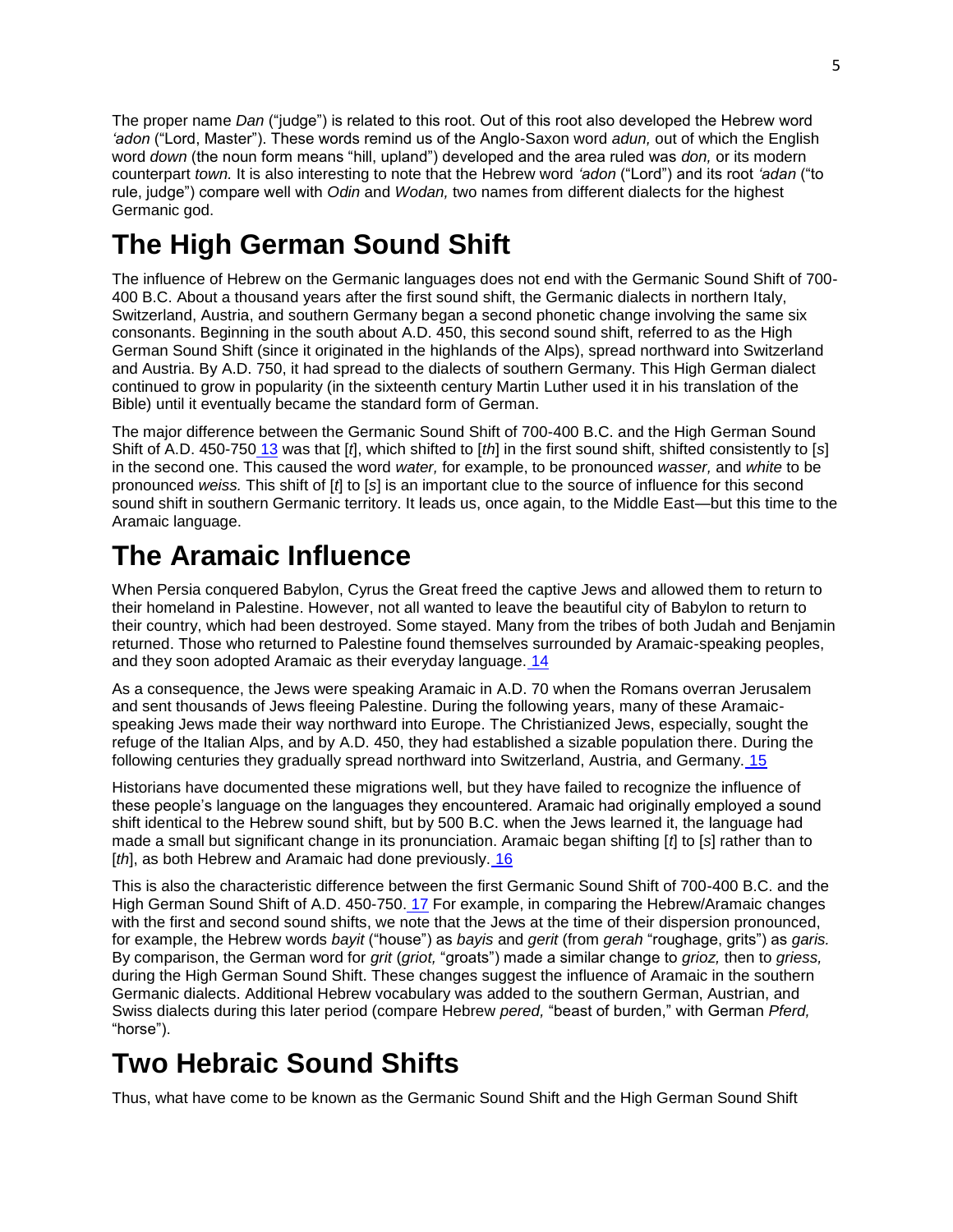appear to have been a Hebraic sound shift and a closely related Aramaic sound shift that influenced the Germanic dialects at two separate periods of history. Research also shows that the linguistic mark of the sound shifts, supported by other linguistic similarities, particularly the vocabulary, can be used as a means of tracing Israelite groups throughout the world. So far, the evidence seems to point to Europe as a major destination, particularly to the Germanic- and Celtic-speaking countries of Scandinavia, Britain and the European mainland.

# **The Gathering of Israel**

The role that Abraham"s descendants would play in the course of world history was foreshadowed early in the biblical record. To Abraham the Lord said, "I will make thee exceeding fruitful, and I will make nations of thee, and kings shall come out of thee." [\(Gen. 17:6.](http://scriptures.lds.org/gen/17/6#6))

The Lord renewed this promise with Isaac (see [Gen. 26:4\)](http://scriptures.lds.org/gen/26/4#4) and again with Jacob, saying that his descendants would "spread abroad to the west, and to the east, and to the north, and to the south: and in thee and in thy seed shall all the families of the earth be blessed." [\(Gen. 28:14.](http://scriptures.lds.org/gen/28/14#14))

This spreading would come as Moses foretold: Israel would someday be scattered "among the nations, and … be left few in number among the heathen, whither the Lord shall lead [them]." [\(Deut. 4:27.](http://scriptures.lds.org/deut/4/27#27)) This would be a thorough dispersion. As the Lord said in [Amos 9:9,](http://scriptures.lds.org/amos/9/9#9) he would "sift the house of Israel among all nations." But he also promised that he would not forget Israel. Eventually, the children of Israel would be gathered "out of the lands, from the east, and from the west, from the north, and from the south." [\(Ps.](http://scriptures.lds.org/ps/107/3#3)  [107:3.](http://scriptures.lds.org/ps/107/3#3))

Although Israel would be scattered throughout the world, the countries north of Israel were particularly singled out as lands from which Israel would be gathered. Jeremiah wrote that "the days come, saith the Lord, that it shall no more be said, The Lord liveth, that brought up the children of Israel out of the land of Egypt;

"But, The Lord liveth, that brought up the children of Israel from the land of the north, and from all the lands whither he had driven them." [\(Jer. 16:14-15;](http://scriptures.lds.org/jer/16/14-15#14) see also [D&C 110:11;](http://scriptures.lds.org/dc/110/11#11) [D&C 133:26.](http://scriptures.lds.org/dc/133/26#26))

It is no wonder that Jesus sent his Apostles out into all the world to preach the gospel (see [Mark 16:15\)](http://scriptures.lds.org/mark/16/15#15) or that he said they should go "to the lost sheep of the house of Israel." [\(Matt. 10:6.](http://scriptures.lds.org/matt/10/6#6))

Israel"s peoples have been scattered a long time now. As far as we know, only a portion of Judah retained its identity over the centuries. With the restoration of the gospel through the Prophet Joseph Smith, many members who have received their patriarchal blessings have been identified with the tribes of Ephraim and Manasseh and a sprinkling of other tribes. It is also significant that among the first to accept the gospel in this dispensation were people who lived—or who had ancestors who had lived—in the very countries that received Israelite migrations.

## **Seeing Their Footsteps**

Changes in language provide only one kind of linguistic evidence we can use to identify the dispersion of Israel. Other linguistic evidence can be found in place names and in the names of various ancient peoples who lived north of the Middle East following the captivity of Israel. Many of these people migrated farther north and west into Russia, Scandinavia, Europe, and Britain.

The apocryphal book of 4 Ezra (a continuation of the book of Ezra in the Old Testament) describes how Shalmaneser, King of Assyria, took northern Israel captive. It also indicates, as Isaiah prophesied (see [Isa. 10:27\)](http://scriptures.lds.org/isa/10/27#27), that at least some of the Israelites escaped their captors and fled north.

According to the account in 4 Ezra (referred to in some editions as 2 Esdras), the fleeing captives "entered into Euphrates by the narrow passages of the river" and traveled a year and a half through a region called "Arsareth." (4 [Ezra 13:43-45.](http://scriptures.lds.org/ezra/13/43-45#43)) The narrow passage could refer to the Dariel Pass, also called the Caucasian Pass, which begins near the headwaters of the Euphrates River and leads north through the Caucasus Mountains. At the turn of the century, Russian archaeologist Daniel Chwolson noted that a stone mountain ridge running alongside this narrow passage bears the inscription *Wrate*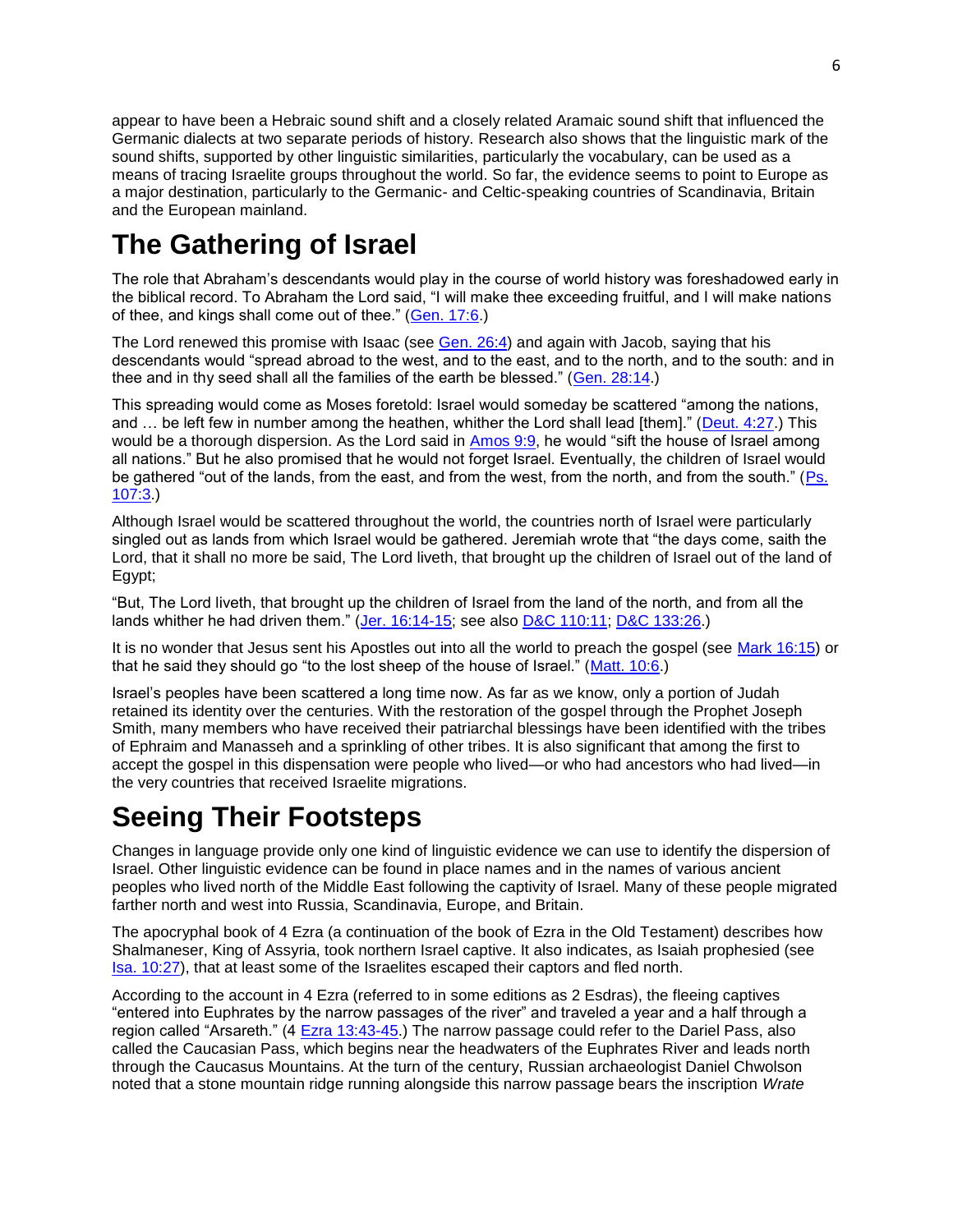*Israila,* which he interpreted to mean "the gates of Israel." [18](http://library.lds.org/nxt/gateway.dll/Magazines/Ensign/1994.htm/ensign%20february%201994.htm/Tracing%20the%20Dispersion.htm/pop00018.htm)

These narrow passages lead through a region called *Ararat* in Hebrew, and *Urartu* in Assyrian. Chwolson writes that *Arsareth,* mentioned in 4 Ezra, was another name for Ararat, a region extending to the northern shores of the Black Sea. [19](http://library.lds.org/nxt/gateway.dll/Magazines/Ensign/1994.htm/ensign%20february%201994.htm/Tracing%20the%20Dispersion.htm/pop00019.htm) A river at the northwest corner of the Black Sea was anciently named *Sereth* (now *Siret*), possibly preserving part of the name *Arsareth.* Since *'ar* in Hebrew meant "city," it is probable that Arsareth was a city—the city of Sareth—located near the Sereth River northwest of the Black Sea.

A number of other geographical locations in the area of the Black Sea have names that suggest Hebraic origins. For example, the names of the four major rivers that empty into the Black Sea seem to have linguistic ties to the tribal name of Dan. They are the Don (and its tributary the Don-jets), the Dan-jester (now Dnestr), the Danube (or Donau), and the Dan-jeper (now Dnieper). North of the Caspian Sea is a city called Samara (Samaria). There is also a city of Ismail (Ishmael) on the Danube, and a little farther upstream is a city called Isak (Isaac).

Chwolson and others of the Russian Archaeological Society found more than seven hundred Hebraic inscriptions in the area north of the Black Sea. According to Chwolson, one of these inscriptions refers to the Black Sea as the "Sea of Israel." [20](http://library.lds.org/nxt/gateway.dll/Magazines/Ensign/1994.htm/ensign%20february%201994.htm/Tracing%20the%20Dispersion.htm/pop00020.htm) On the Crimean Peninsula was a place referred to as the "Valley of Jehoshaphat," a Hebrew name, and another place was called "Israel's Fortress." [21](http://library.lds.org/nxt/gateway.dll/Magazines/Ensign/1994.htm/ensign%20february%201994.htm/Tracing%20the%20Dispersion.htm/pop00021.htm) According to the Russian archaeologist Vsevolod Mueller, there was an "Israelitish" synagogue at Kerch (a city on the Crimea) long before the Christian era. [22](http://library.lds.org/nxt/gateway.dll/Magazines/Ensign/1994.htm/ensign%20february%201994.htm/Tracing%20the%20Dispersion.htm/pop00022.htm)

It is difficult to date these inscriptions, but some of them contain information relating to the fall and captivity of Israel. Others appear to have been written about the time of Christ and even later, indicating that the area north of the Black Sea contained an Israelite population for many centuries. One of these inscriptions mentions three of the tribes of Israel as well as Tiglath-pileser, the first Assyrian king to transport large segments of the population of Israel to Assyria. [23](http://library.lds.org/nxt/gateway.dll/Magazines/Ensign/1994.htm/ensign%20february%201994.htm/Tracing%20the%20Dispersion.htm/pop00023.htm) Another inscription mentions King Hoshea, who reigned in Israel during the years of Israel's fall. [24](http://library.lds.org/nxt/gateway.dll/Magazines/Ensign/1994.htm/ensign%20february%201994.htm/Tracing%20the%20Dispersion.htm/pop00024.htm)

The Russian archaeologists also found mounds, or heaps of earth, dotting the landscape. [25](http://library.lds.org/nxt/gateway.dll/Magazines/Ensign/1994.htm/ensign%20february%201994.htm/Tracing%20the%20Dispersion.htm/pop00025.htm) These mounds, stretching across the entire region north of the Black Sea where the Hebraic inscriptions were found, turned out to be elaborate burial chambers, often containing a leader of the people with some of his possessions. Although mound building was not a typical type of burial in the Middle East, "high heaps" or "great heaps" are described as a means of burial in several Old Testament passages. (See [Josh. 7:26,](http://scriptures.lds.org/josh/7/26#26) [Josh. 8:29;](http://scriptures.lds.org/josh/8/29#29) [2 Sam. 18:17.](http://scriptures.lds.org/2_sam/18/17#17)) Furthermore, the people of Ephraim were commanded in the Old Testament specifically to build up "high heaps" as "waymarks" as they traveled. (See [Jer. 31:21.](http://scriptures.lds.org/jer/31/21#21))

These Black Sea mounds contain not only inscriptions but also drawings, jewelry, and other artifacts indicative of Hebrew origin. The mounds stretch from the Black Sea northward through Russia to the top of the Scandinavian Peninsula, then southward to southern Sweden—where thousands of mounds are found. [26](http://library.lds.org/nxt/gateway.dll/Magazines/Ensign/1994.htm/ensign%20february%201994.htm/Tracing%20the%20Dispersion.htm/pop00026.htm) Similar burial mounds are also found in Britain and western Europe, indicating other migrations in westerly and northwesterly directions.

Herodotus identified the first of the mound builders in the Black Sea area as *Kimmerioi;* [27](http://library.lds.org/nxt/gateway.dll/Magazines/Ensign/1994.htm/ensign%20february%201994.htm/Tracing%20the%20Dispersion.htm/pop00027.htm) the Romans referred to them as *Cimmerii,* from which we have the name *Cimmerians.* They called themselves *Khumri,* which refers to "the Dynasty of King Omri." Omri was king of northern Israel about 900 B.C. He founded Samaria and established the capital of Israel there. His mode of government made him popular throughout the Middle East, and northern Israel came to be known by his name, politically, from that time on.

There are other peoples throughout Europe and Asia whose origins trace from this area and whose names seem to have a Hebrew root. Among these are the *Galadi* (the root word probably comes from the biblical *Gilead,* the region east of the Jordan River, pronounced *Galaad* in that region and in Assyria and the *Celts* (a Germanic pronunciation of *Galadi*); the *Gallii* (or *Gali,* root word probably from the biblical *Galilee*), also called *Gals, Gaels,* and *Gauls;* the *Sacites,* or *Scythians* (the word comes from Assyrian captives, *Esak-ska* and *Saka,* comparable to the Hebrew *Isaac*); the *Goths,* or *Getai* (the root probably from the biblical *Gad,* pronounced *Gath*); the *Jutes* of Jutland (from the tribe of Judah); and the *Parsi* (from Hebrew *Paras,* which means "the dispersed ones"), who settled Paris and whose name in Germanic